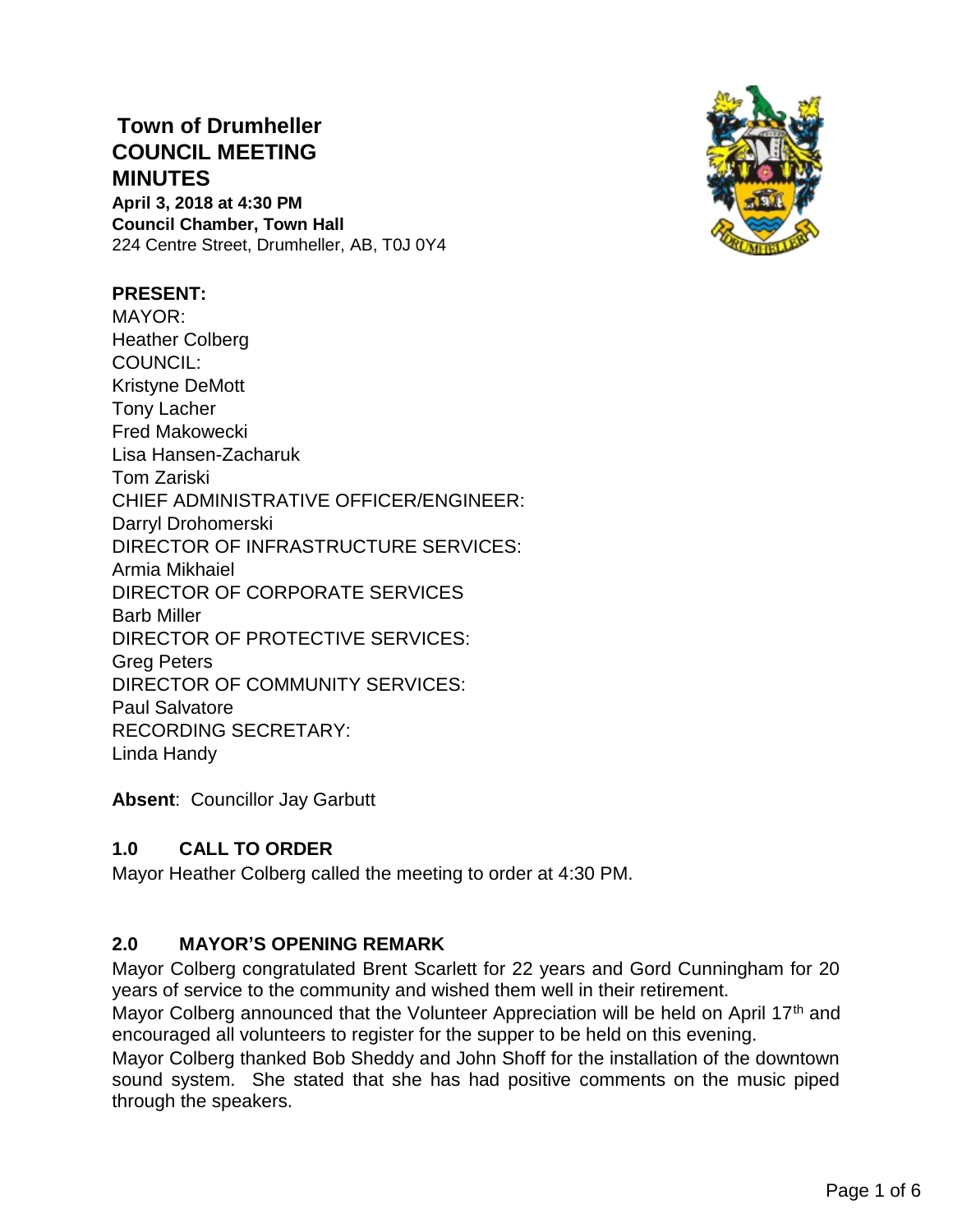Regular Council Meeting Minutes April 3, 2018

Mayor Colberg encouraged all residents to vote for Drumheller to be the friendliest rider community via the contest at - [www.riderfriendlycontest.ca.](http://www.riderfriendlycontest.ca/) She explained that voting can be done daily until April 14<sup>th</sup>.

# **3.0 PUBLIC HEARING**

## **4.0 ADOPTION OF AGENDA**

Additions to Agenda: 8.5 Human Society and In camera – Land Matter **MO2018.58** Zariski, Makowecki moved to adopt the agenda as amended. Carried unanimously.

## **5.0 MINUTES**

## **5.1. ADOPTION OF REGULAR COUNCIL MEETING MINUTES**

5.1.1 Regular Council Meeting Minutes of March 19, 2018

**MO2018.59** Hansen-Zacharuk, Lacher moved to adopt the Regular Council Meeting Minutes of March 19, 2018 as presented. Carried unanimously.

## **5.2. MINUTES OF MEETING PRESENTED FOR INFORMATION**

## **5.3. BUSINESS ARISING FROM THE MINUTES**

**6.0 DELEGATIONS**

## **7.0 COMMITTEE OF THE WHOLE RECOMMENDATIONS**

## **8.0 REQUEST FOR DECISION REPORTS**

## **8.1 CAO**

8.1.1 Bylaw 05.17 being a bylaw to incur indebtedness by the issuance of debenture in the amount of \$516,000 for the purpose of Flood Mitigation in East Midland and Newcastle through berm enhancement and construction – second and third reading D. Drohomerski advised that Bylaw 05.17 received first reading on June 26, 2017. He

explained that adoption of the bylaw would allow the Town to borrow for the Town's portion of the project costs. He stated that borrowing rates are reasonable now and when you spread the debt over 20 to 30 years, the costs are shared with future generations.

**MO2018.60** Zariski, DeMott moved for second reading of Bylaw 05.17.

In response to questions from Council, B. Miller clarified that at the end of 2018 when we take on three new debentures, the interest component will increase \$50,000 however some of that will be utility funded. She noted that the current debt servicing tax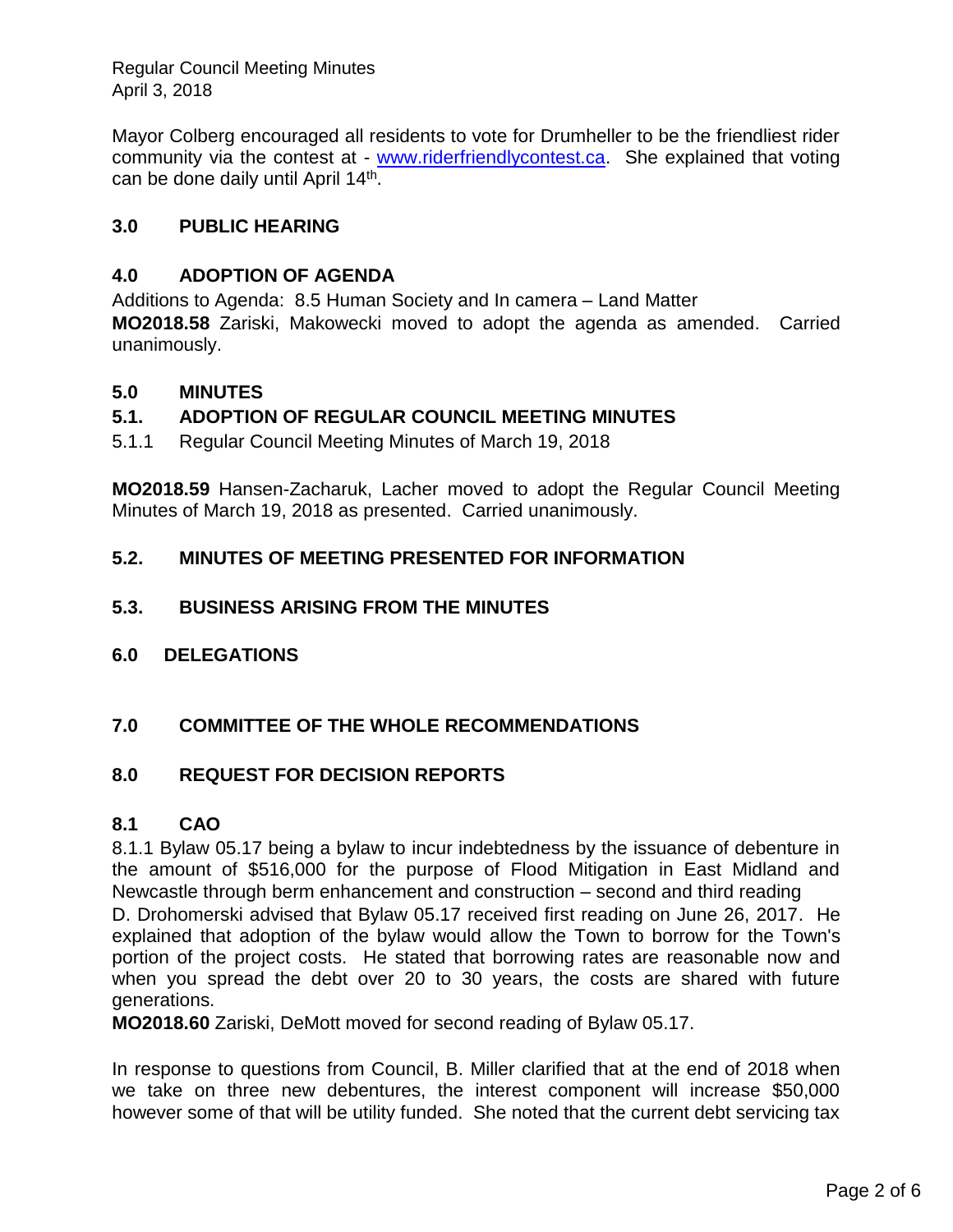supported is 24.69% and that amount drops to 17.48% at the end of 2018 with the utilities increasing 1%.

Vote on motion: Carried unanimously.

**MO2018.61** Lacher, Makowecki moved third reading of Bylaw 05.17. Carried unanimously.

8.1.2 Bylaw 04.18 being a bylaw to incur indebtedness by the issuance of debenture in the amount of \$497,400 for the purpose of Flood Mitigation in Central Drumheller through berm enhancement and construction – first reading

D. Drohomerski advised that Bylaw 04.18 requires first reading as it was defeated last year as concerns were raised at that time with funding mechanisms. He recommended that Council proceed to first reading to allow for the advertising requirements.

**MO2018.62** Zariski, Hansen-Zacharuk moved first reading of Bylaw 04.18. Carried unanimously.

8.1.3 RFD – Appointments to the Badlands Scholarship Selection Committee

D. Drohomerski advised that in 1992, the former M.D. of Badlands put aside \$20,000 for scholarship funds from the interest earned from the investment. At that time, it was intended that the Selection Committee be comprised of public at large members however in the past several years Administration has formed the Selection Committee. He further advised that vacancies to this Committee have been advertised with three applications received from Cindy Gerodo, Jan Quinney and Tom Dooley.

**MO2018.63** Lacher, Hansen-Zacharuk moved that Council approve the appointments of Cindy Gerodo, Jan Quinney and Tom Dooley for a three year term expiring on the date of Council's 2020 Annual Organizational Meeting.

In response to a question from Council, B. Miller advised that she will confirm the balance of this account.

Vote on Motion: Carried unanimously.

#### 8.1.4 RFD – Appointments to the Policing Committee

D. Drohomerski advised that the Policing Committee has three vacancies for public at large members from within Drumheller boundaries; one public at large member from within the Starland County boundaries; one public at large member from the Delia area and one public at large member from the rural area. Over the past two years, the Town has received seven applications for the public at large members from the Drumheller area of which four are new applications: Jo Jensen, Don Loro, Kalan Sykes and Keith Hodgson; and three current members have resubmitted their names: Larry Keddie (Drumheller), Karen Neill (Starland) and Robert Sargent (Delia). He further advised that Council at their meeting held on November 27, 2017 appointed Jim Decore for a further one year term. He stated that the Policing Committee has reviewed the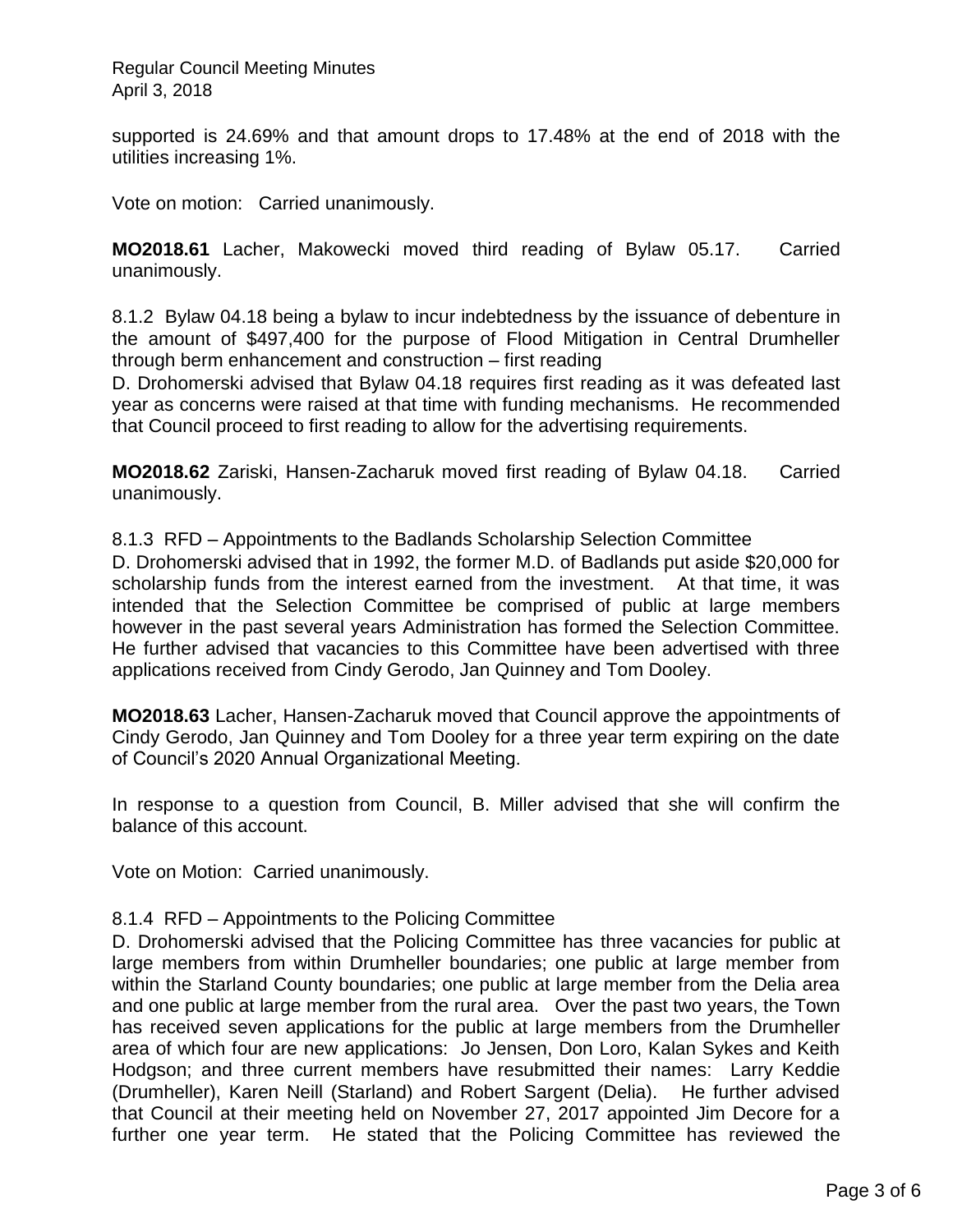Regular Council Meeting Minutes April 3, 2018

applications and is recommending the reappointments of Larry Keddie, Karen Neill and Robert Sargent. He explained that the Policing Committee will review the remaining names that have been submitted for the public at large vacancies and a recommendation will come forward to Council in the near future.

**MO2018.64** Lacher, Zariski moved to accept the recommendation of the Policing Committee and approve the appointments of Larry Keddie, Karen Neill and Robert Sargent for a three year term expiring on the date of Council's 2020 Annual Organizational Meeting.

In response to a question from Council, G. Peters explained that the selection criteria is outlined in the Policing Committee Policy Manual however some sections of the manual have been amended. Once the Policing Committee has done their final review of the manual, it will be presented to Council for approval along with a selection from the remaining applicants.

Vote on Motion: Carried unanimously.

#### 8.1.5 RFD – Habitat for Humanity

D. Drohomerski advised that Habitat for Humanity is building a duplex property within Drumheller. He further advised that they have requested that the Town consider waiving the development and permit fees for this project, as an in-kind contribution for this project. He explained that the Town has asked Superior Safety Codes whether they would consider waiving their fees and they have agreed.

**MO2018.65** DeMott, Hansen-Zacharuk moved that Council waive the building and development permit fees for the 2018 Habitat for Humanity project as a one-time only request. Carried unanimously.

## **8.2 DIRECTOR OF INFRASTRUCTURE SERVICES**

## **8.3 DIRECTOR OF CORPORATE SERVICES**

## **8.4. DIRECTOR OF COMMUNITY SERVICES**

## **8.5 DIRECTOR OF PROTECTIVE SERVICES**

8.5.1 Update on the Humane Society

G. Peters advised that he has met with the Humane Society and they are willing to appear before Council as a delegation in light of the new Community Assistance Policy. Councillor T. Zariski stated that the Humane Society does wonderful work within our community and they would be a worthy recipient of assistance under this policy. Council asked that during their presentation that they share their volunteer and donation numbers.

## **9.0 PRESENTATION OF QUARTERLY REPORTS BY ADMINISTRATION**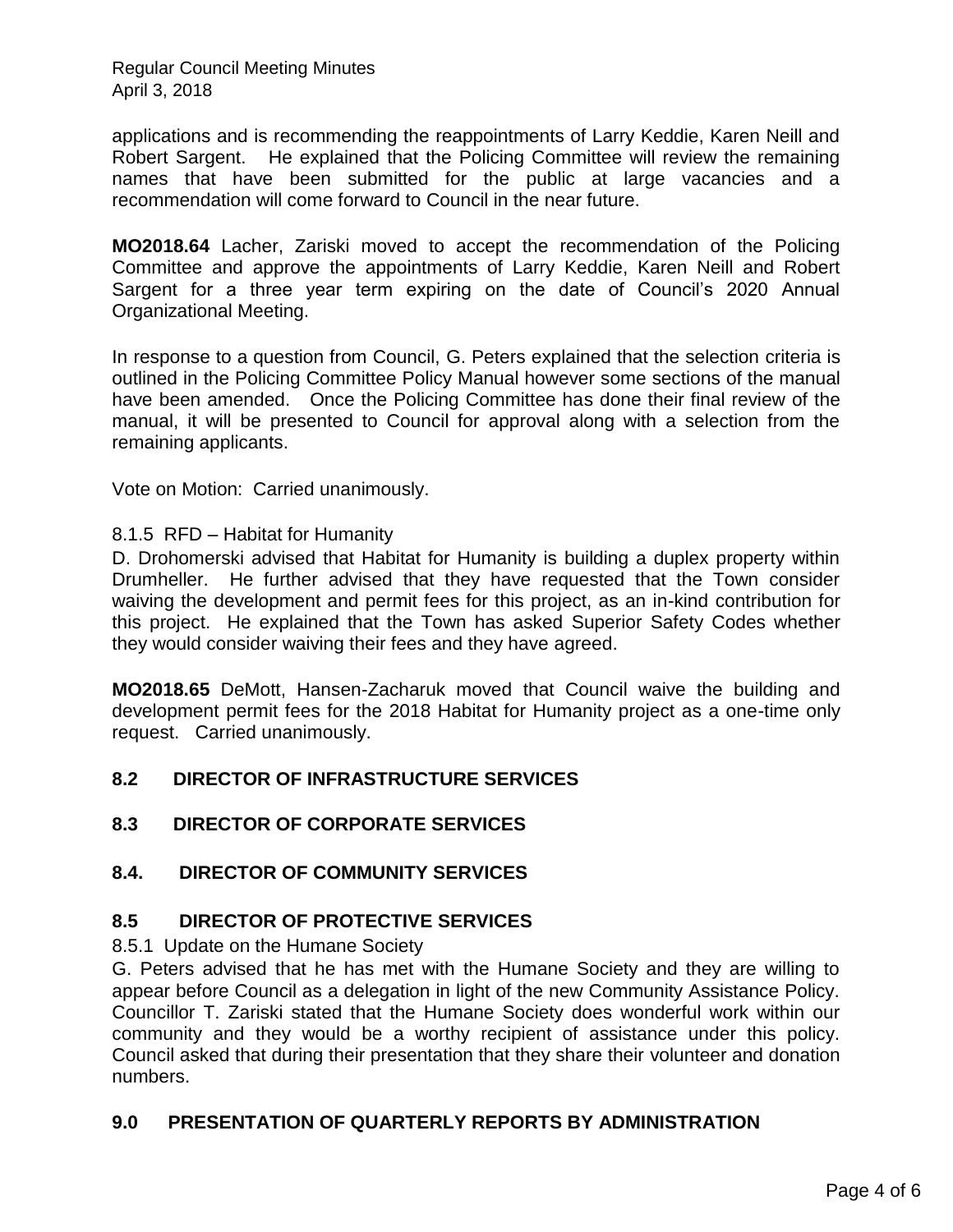## **10.0 PUBLIC HEARING DECISIONS**

- **11.0 UNFINISHED BUSINESS**
- **12.0 NOTICE OF MOTION**

## **13.0 MAYOR AND COUNCILLORS REPORTS**

13.1 RFD – Council Appointment to Drumheller Community Learning Society (Campus Alberta Central)

D. Drohomerski advised that at Council's meeting of March 26, 2018, Council heard a presentation from Bonnie Ireland – Executive Director for Campus Alberta Central and the importance for Council representation on the Drumheller Community Learning Society. The Society is an oversight Committee with representatives from all stakeholders and they would like to see participation from Council as needs are brought to the table that impact our community's post secondary education programs. At that time, Councillor Jay Garbutt agreed to let his name stand as Council's representative to this Committee.

**MO2017.66** Zariski, Hansen-Zacharuk moved that Council approve the appointment of Councillor Jay Garbutt to the Drumheller Community Learning Society for a term to expire on the date of Council's 2019 Annual Organizational Meeting. Carried unanimously.

## **14.0 IN-CAMERA MATTERS**

**MO2018.67** Hansen-Zacharuk, DeMott moved to go in camera at 5:04 PM Land Matter (*FOIPP Act S. 21* / *FOIPP Act S.23 Local Public Body Confidences)* and Labour Matter (*FOIPP Act S.17 Disclosure Harmful to Personal Privacy*). Carried unanimously.

**MO2018.68** Zariski, Makowecki moved to move out of camera at 6:05 PM. Carried unanimously.

14.1 Land Matter

**MO2017.69** Zariski, Hansen-Zacharuk moved that Council approves the purchase of 702 Premier Way for the sum of \$1,730,000.00 with a possession date of July 6, 2018, provided that all conditions included in the Offer to Purchase are met. Carried unanimously.

#### 14.2 Labour Matter

**MO2017.70** DeMott, Makowecki moved that Council approve a 2.5% increase for out of scope employees and 3% for the CAO retroactive to January 1, 2018. Carried unanimously.